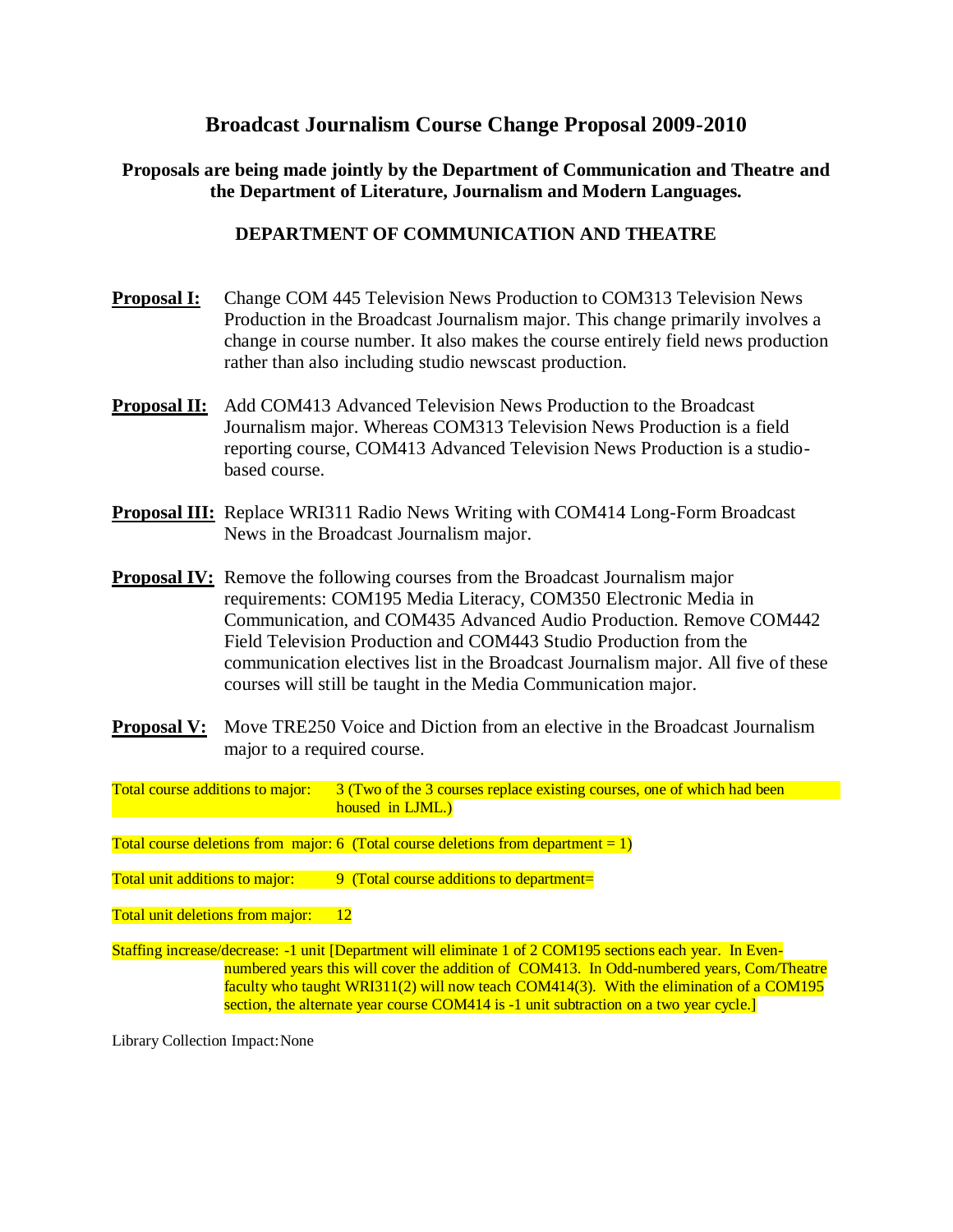# **DEPARTMENT OF COMMUNICATION AND THEATRE**

## **APC PROPOSALS**

- **Proposal I:** Change COM 445 (3) Television News Production to COM 313 (3) Television News Production.
- **Rationale:** At present in the broadcast journalism major, only one course enables students to hone their skills at television news production. In addition, the existing course (COM 445) attempts to fit both field production and studio production into a single semester. The revision to this course, along with the proposed addition of COM 413 Advanced Television News Production, will provide students with indepth work in reporting for television news.

This course will be offered in alternating years with COM 413 Advanced Television News Production. It has the following prerequisites: WRI 250 Introduction to Journalism and COM 235 Introduction to TV and Film Production. It also is a co-requisite with WRI 312 Television News Writing.

### **Catalog Copy:**

### **COM 313 (3) TELEVISION NEWS PRODUCTION**

Combines principles of journalistic writing and reporting with field production techniques of television news. Students learn the basic concepts of reporting and producing a variety of television news stories, from simple anchor readers to complex packages.

*Prerequisites: WRI 250; COM 235. Co-requisite: WRI 312. Offered in the fall semester of odd years.*

### **Units Added/Dropped:** 0

- **Proposal II:** Add COM 413 (3) Advanced Television News Production to the Broadcast Journalism major. This course is offered in alternating years with COM 313 Television News Production.
- **Rationale:** Adding COM 413 provides students with a course that focuses primarily on the production of television newscasts. Specifically, students will have in-depth training in the theory and organization of newscasts, live news remotes, coordination of newscasts and news personnel as a producer, anchoring, and the use of EZ News newscast production software. This course has the following prerequisites: WRI 312 and COM 313.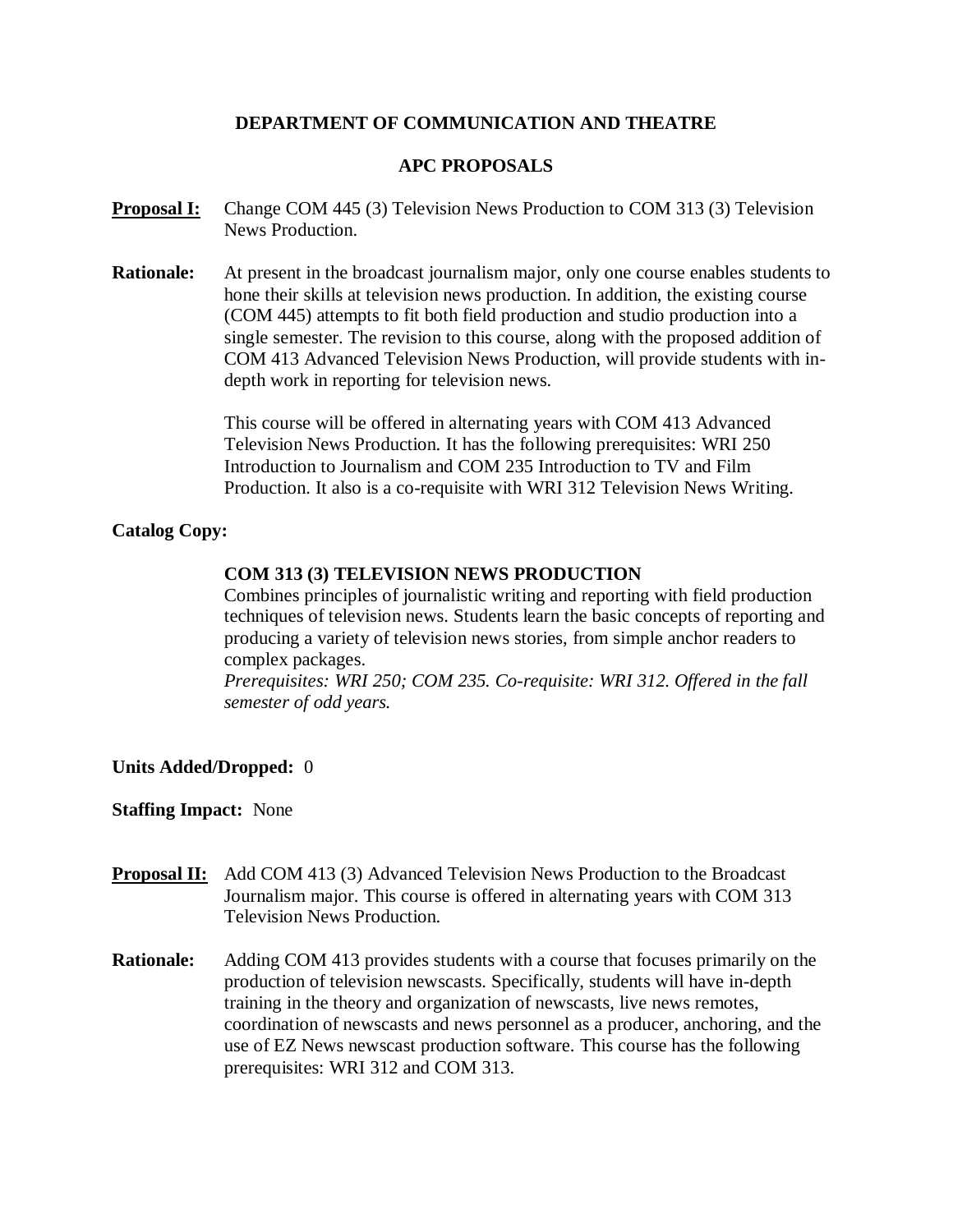### **Catalog Copy:**

#### **COM 413 (3) ADVANCED TELEVISION NEWS PRODUCTION**

Provides students with the theory and organization of newscasts, as well as skills in conducting live news remotes, coordinating newscasts, supervising news personnel, anchoring, using news production software, and applying advanced reporting skills in various news situations.

*Prerequisites: COM 313; WRI 313. Offered in the fall semester of even years.*

### **Units Added/Dropped:** +3

### **Staffing Impact:** None

- **Proposal III:** Replace WRI 311 (3) Radio News Writing with COM 414 (3) Long-Form Broadcast News.
- **Rationale:** The goal of this course is to provide students with the skills to write and produce in-depth, long-form news stories for both radio and television. It is offered during the spring semester of odd years.

The first half of the semester will involve writing and producing NPR-style (e.g., *All Things Considered*) radio news stories. During the second half of the semester, students will research, write and produce *60-Minutes* style television stories. At present, no course enables and requires students to develop long-form stories. Because the course instructs students in both radio and television, it enhances students' flexibility in news writing and production skills. Since the new course deals with radio as well as television news, content that was formerly taught in WRI 311 will be included in COM 414.

### **Catalog Copy:**

#### **COM 414 (3) LONG-FORM BROADCAST NEWS**

Focuses on the development of skills at in-depth storytelling through radio and television news production. Students learn to research, script and produce stories, while applying aural and visual news presentation techniques.

*Prerequisites: COM 313; WRI 313. Offered in the spring semester of odd years.*

**Units Added/Dropped:** -2/+3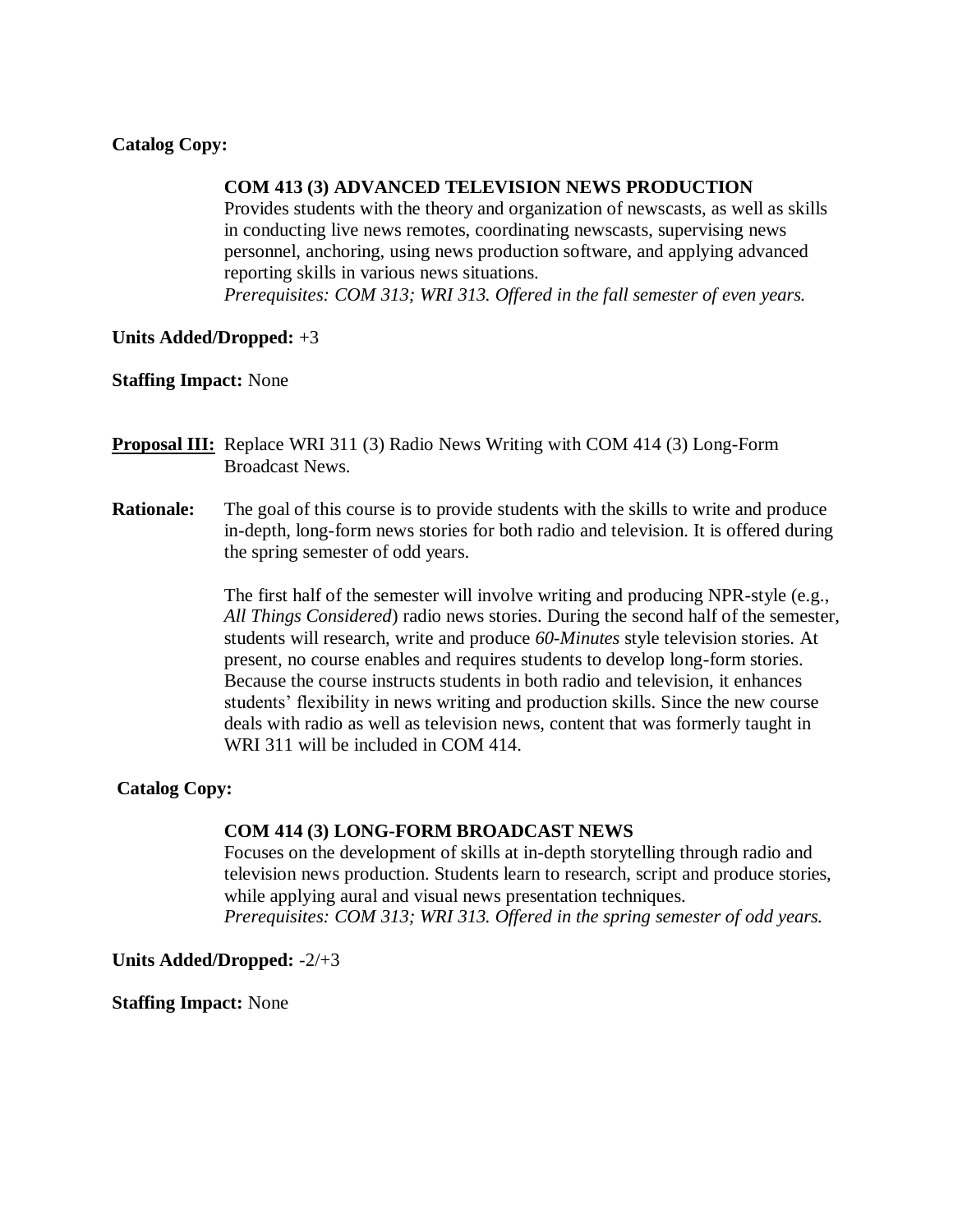- **Proposal IV:** Remove the following courses from the Broadcast Journalism major requirements: COM 195 (3) Media Literacy, COM 350 (3) Electronic Media in Communication, and COM 435 (1) Advanced Audio Production. Remove COM 442 (2) Field Television Production and COM 443 (2) Studio Production from the communication electives list in the Broadcast Journalism major.
- **Rationale:** Removing these courses does two things. First, it compensates for the number of hours needed for changes in the major. Second, the new courses being proposed are more closely aligned with the journalism major overall.

Relative content from COM 442 Field Television Production and COM 443 Studio Production is included in COM 313 Television News Production and COM 413 Advanced Television News Production (respectively). The TV news classes also are more news specific.

### **Catalog Copy:**

|                | <b>LOWER-DIVISION REQUIREMENTS</b>         |                |
|----------------|--------------------------------------------|----------------|
| <b>COURSE</b>  | TITLE                                      | <b>UNITS</b>   |
| <b>COM 150</b> | Introduction to Media Communication        | 3              |
| <b>COM 243</b> | Introduction to TV and Film Production     | 3              |
| <b>TRE 250</b> | Voice and Diction                          | 2              |
| COM 275        | <b>Audio Production</b>                    | $\overline{2}$ |
| WRI 215        | Newspaper Workshop                         | 1              |
| WRI 250        | Introduction to Journalism                 | 3              |
|                | <b>TOTAL</b>                               | 14             |
|                | <b>UPPER-DIVISION REQUIREMENTS</b>         |                |
| <b>COURSE</b>  | TITLE                                      | <b>UNITS</b>   |
| COM 313        | <b>Television News Production</b>          | 3              |
| COM 413        | <b>Advanced Television News Production</b> | 3              |
| <b>COM 414</b> | Long-Form Broadcast News                   | 3              |
| <b>COM 425</b> | Advanced Television Workshop (1)           | 2              |
| WRI 312        | <b>Television Newswriting</b>              | 3              |
| WRI 340        | Media Ethics and Law                       | 3              |
| WRI 430        | Multimedia Journalism                      | 3              |
| WRI 470        | Writing Internship <sup>*</sup> (2) OR     |                |
| <b>COM 421</b> | Communication Internship (2-3)             | $2 - 3$        |
|                |                                            |                |

# **TOTAL 22-23**

*(Note: Writing 312 and Communication 313 are co-requisites and must be taken in the same semester.) \*WRI470 requires prerequisites of WRI250, 310, 340, and 350, or consent of instructor.*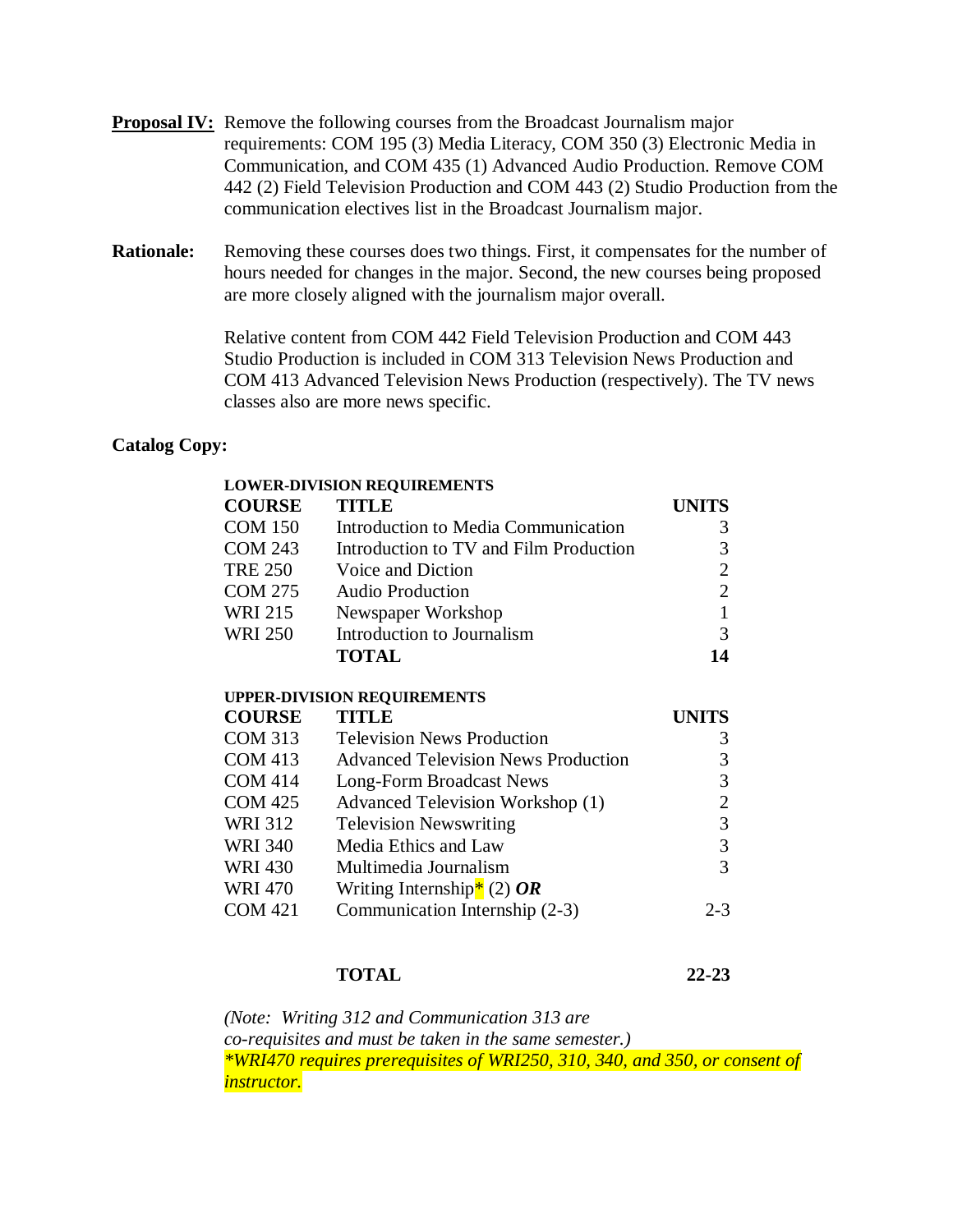### **ELECTIVES**

| <b>COURSE</b>                                  | TITLE                                    | UNITS   |
|------------------------------------------------|------------------------------------------|---------|
|                                                | Take two (2) courses from the following: |         |
|                                                |                                          |         |
| <b>WRI 310</b>                                 | <b>Advanced Reporting</b>                | 3       |
| <b>WRI 313</b>                                 | Electronic Journalism                    | 3       |
| <b>WRI 323</b>                                 | Creative Writing: Creative Non-Fiction   |         |
| <b>WRI 330</b>                                 | Photojournalism                          | 3       |
| <b>WRI 350</b>                                 | Writing for the Mass Media               | 3       |
| One literature course beyond general education |                                          | $2 - 3$ |
| <b>TOTAL</b>                                   |                                          | 5-6     |

# **Units Added/Dropped:** -7

**Staffing Impact:** None

- **Proposal V:** Move TRE 250 (2) Voice and Diction from an elective in the Broadcast Journalism major to a required course.
- **Rationale:** Moving TRE 250 Voice and Diction from an elective to a required course provides students with necessary media performance skills for television and radio broadcasting.

**Units Added/Dropped:** 0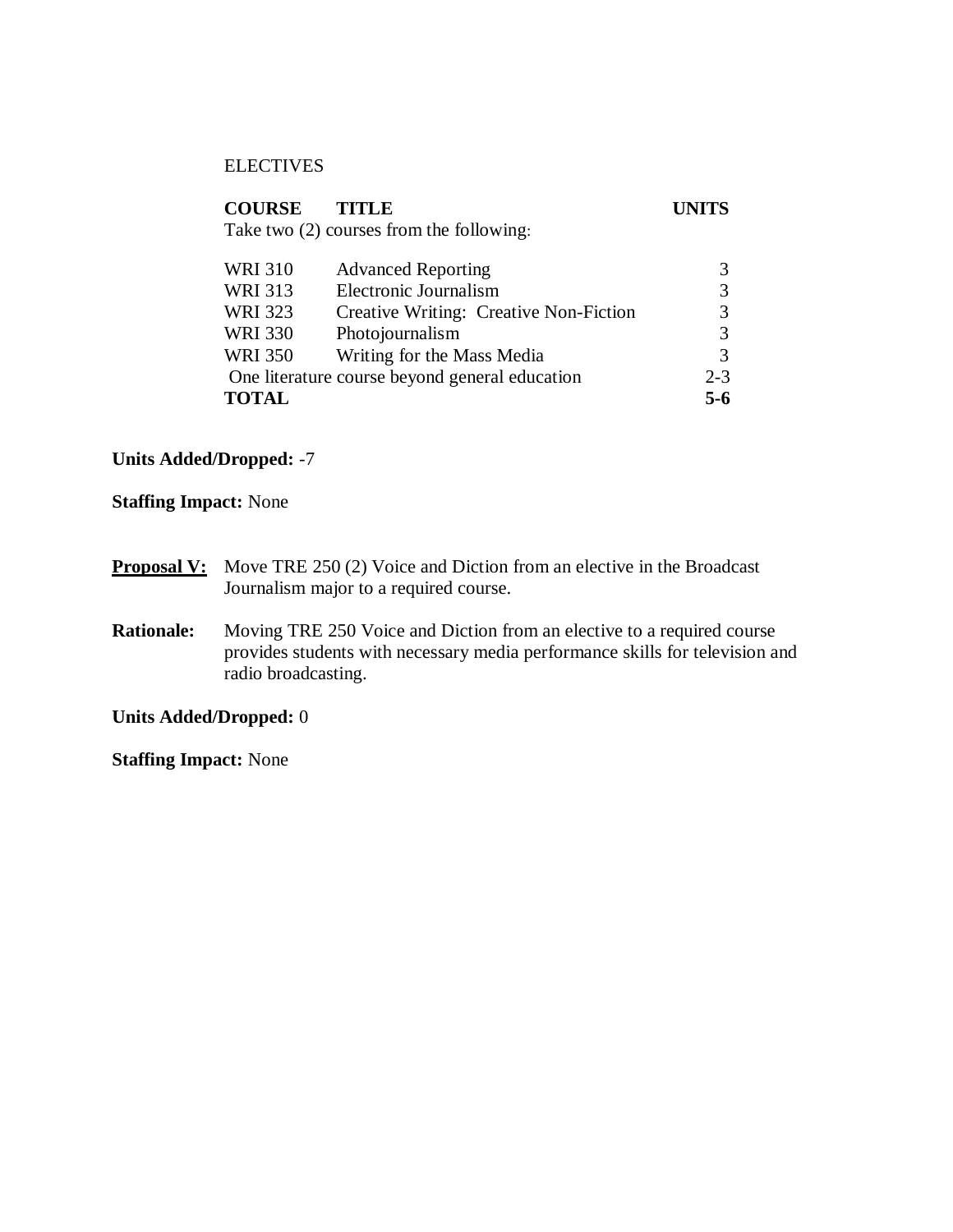# **Broadcast Journalism Course Change Proposals 2009-2010**

# **Proposals are being made jointly by the Department of Communication and Theatre and the Department of Literature, Journalism and Modern Languages.**

## **DEPARTMENT OF LITERATURE, JOURNALISM AND MODERN LANGUAGES**

- **Proposal I:** Change WRI 445 (3) Television News to WRI 312 Television News Writing (3) to reflect changes in the course as it serves as a co-requisite with a renumbered and refocused COM 313 Television News Production.
- **Proposal II:** Add WRI 430 Multimedia Journalism (3) to the LJML curriculum and require it for the Broadcast Journalism major.
- **Proposal III:** Eliminate WRI 311 Radio News Writing (3) and replace with COM 414 Long-Form Broadcast News (3).
- **Proposal IV:** Move WRI 323 Creative Writing: Creative Non-Fiction (3) from a required course to an elective choice among several other electives and make the requirement for one upper-division course in literature (other than General Education literature) into an elective option of any one literature course (2-3) beyond general education.
- **Proposal V:** Update the course description for WRI 350 Writing for the Mass Media
- **Proposal VI:** Alter configuration of electives in the major so that students select two courses from a number of offerings rather than one each from two categories of offerings.
- Total course additions: 1 Total course deletions: 1 Total unit additions: 3 Total unit deletions: 3 Staffing increase/decrease: 0 Library Collection Impact: Minimal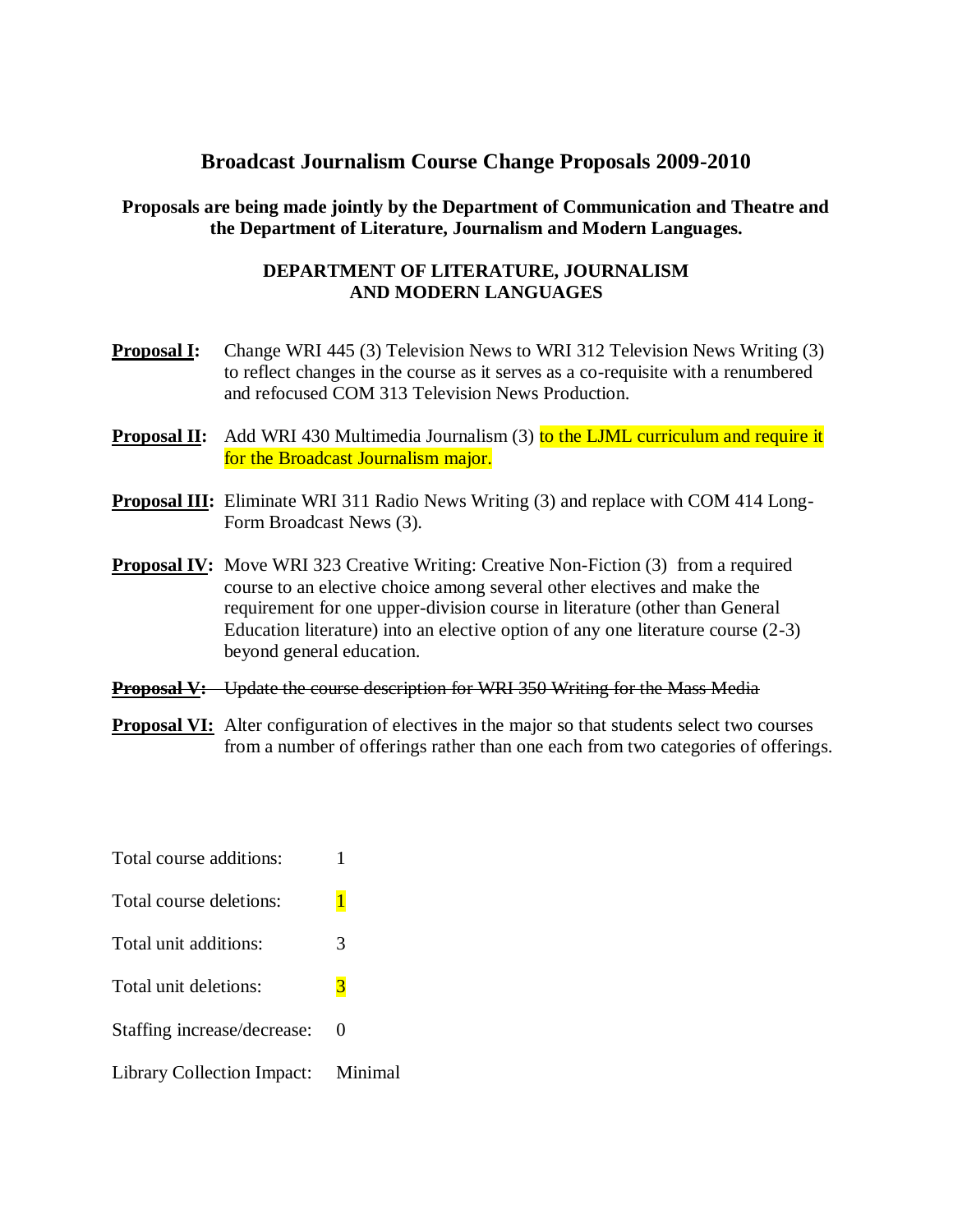### **Broadcast Journalism Course Change Proposals 2009-2010**

### **DEPARTMENT OF LITERATURE, JOURNALISM AND MODERN LANGUAGES**

- **Proposal I:** Change WRI445 (3)Television News to WRI 312 Television News Writing (3) to reflect changes in the course as it serves as a co-requisite with a renumbered and refocused COM 313 Television News Production (3).
- **Rationale:** WRI 445 (3) Television News has been paired with COM 445 Television News (3), which served as both a field production and studio production course in television news. The proposal from Communication and Theatre is to have COM 313 Television News Production (3) as a field production class. (COM 413 Advanced Television News Production (3) will serve as the studio production class.) WRI 312 will be co-requisite with COM 313, engaging students in writing to pictures and sounds in the field.

### **Catalog Copy:**

### **WRI 312 (3) TELEVISION NEWS WRITING**

This course concentrates on writing news to pictures and sounds. Students will do electronic newsgathering (ENG) in the field. They will write, rewrite, and edit conversational hard news and feature news stories with the distinctive journalistic and production values of television in mind.

*Prerequisites: Writing 250; COM 242. Co-requisite: COM 313. Offered in the fall semester of odd years.*

### **Units Added/Dropped:** 0

### **Staffing Impact:** None

- **Proposal II:** Add WRI 430 Multimedia Journalism (3) to the LJML curriculum and require it for the Broadcast Journalism major.
- **Rationale:** With changes in the journalism industry caused by the World Wide Web, it is crucial for journalists to have experience in thinking, writing, and producing across a variety of media platforms. This course will likely become a part of the journalism major as well.

### **Catalog Copy:**

### **WRI 430 (3) MULTIMEDIA JOURNALISM**

This course gives students extensive practice in multimedia storytelling. Students plan, storyboard, research, create, and produce story packages with text, video,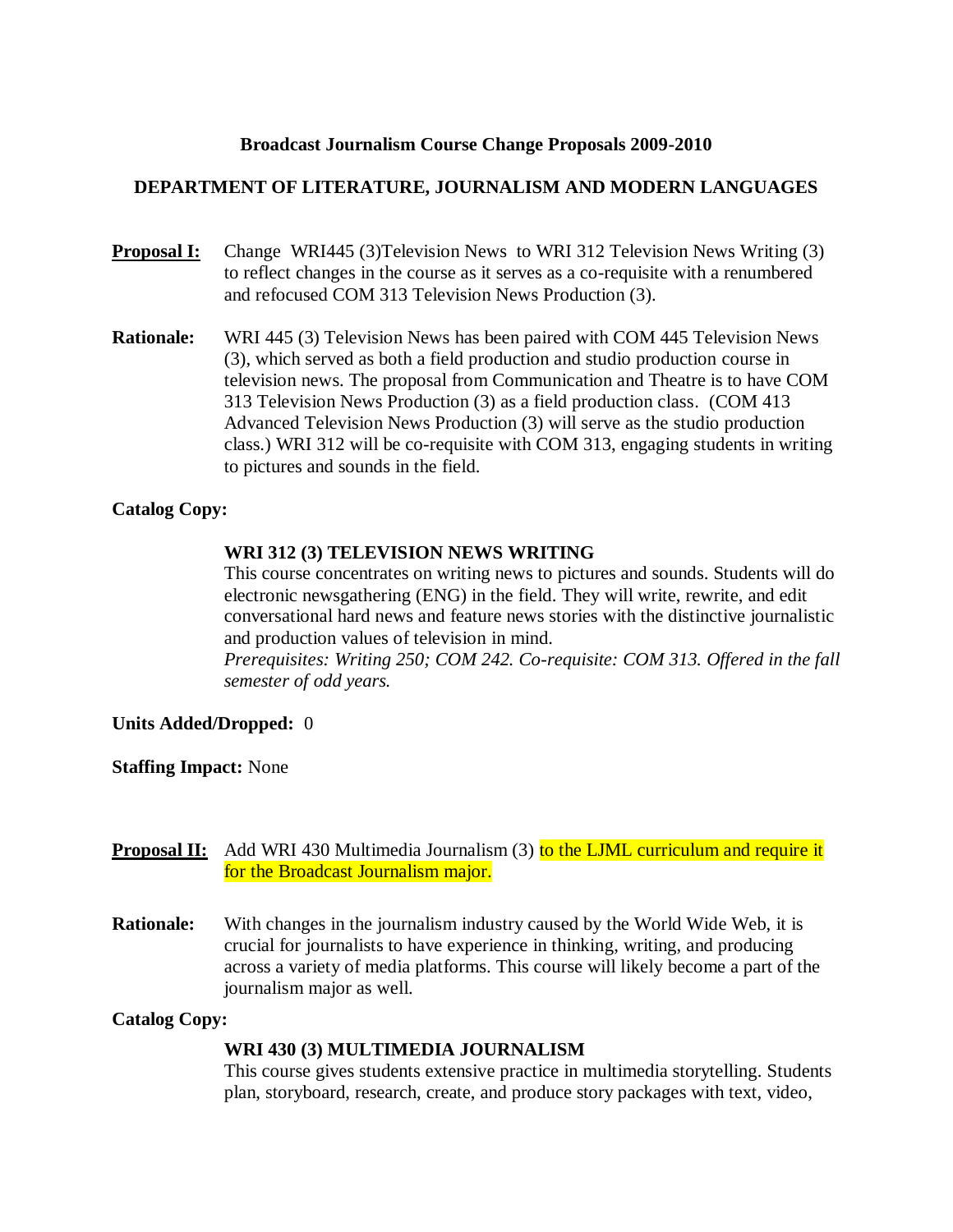audio, photos, graphics, and interactive elements designed to complement one another in the most compelling and informative manner. *Prerequisites: COM 243; WRI 250. Offered in the fall semester of even numbered years starting in 2010.*

### **Units Added/Dropped:** +3

## **Staffing Impact:** None, as Proposal III eliminates a 3 unit course from the LJML curriculum see below.

- **Proposal III:** Eliminate WRI 311 Radio News Writing (3) and replace with COM 414 Long-Form Broadcast News (3).
- **Rationale:** The new course COM 414 Long-Form Broadcast News (3) absorbs radio news writing within its content; WRI 311 will no longer be needed.

### **Units Added/Dropped:** -3

**Staffing Impact:** None—See Proposal II, above.WRI 311 is being eliminated from the LJML curriculum.

- **Proposal IV:** Move WRI 323 Creative Writing: Creative Non-Fiction (3) from a required course to an elective choice among several other electives and make the requirement for one upper-division course in literature (other than General Education literature) into an elective option of any one literature course (2-3) beyond general education.
- **Rationale:** This move keeps the Broadcast Journalism major from growing in course requirements yet retaining this solid non-fiction writing option as an elective .

### **Units Added/Dropped:** 0

**Staffing Impact:** None

**Proposal V:** Update the course description for WRI 350 Writing for the Mass Media

Current course description: WRI 350 (3) WRITING FOR THE MASS MEDIA An advanced writing course which incorporates studying editorial policies in addition to writing longer features for newspapers and magazines. Stories are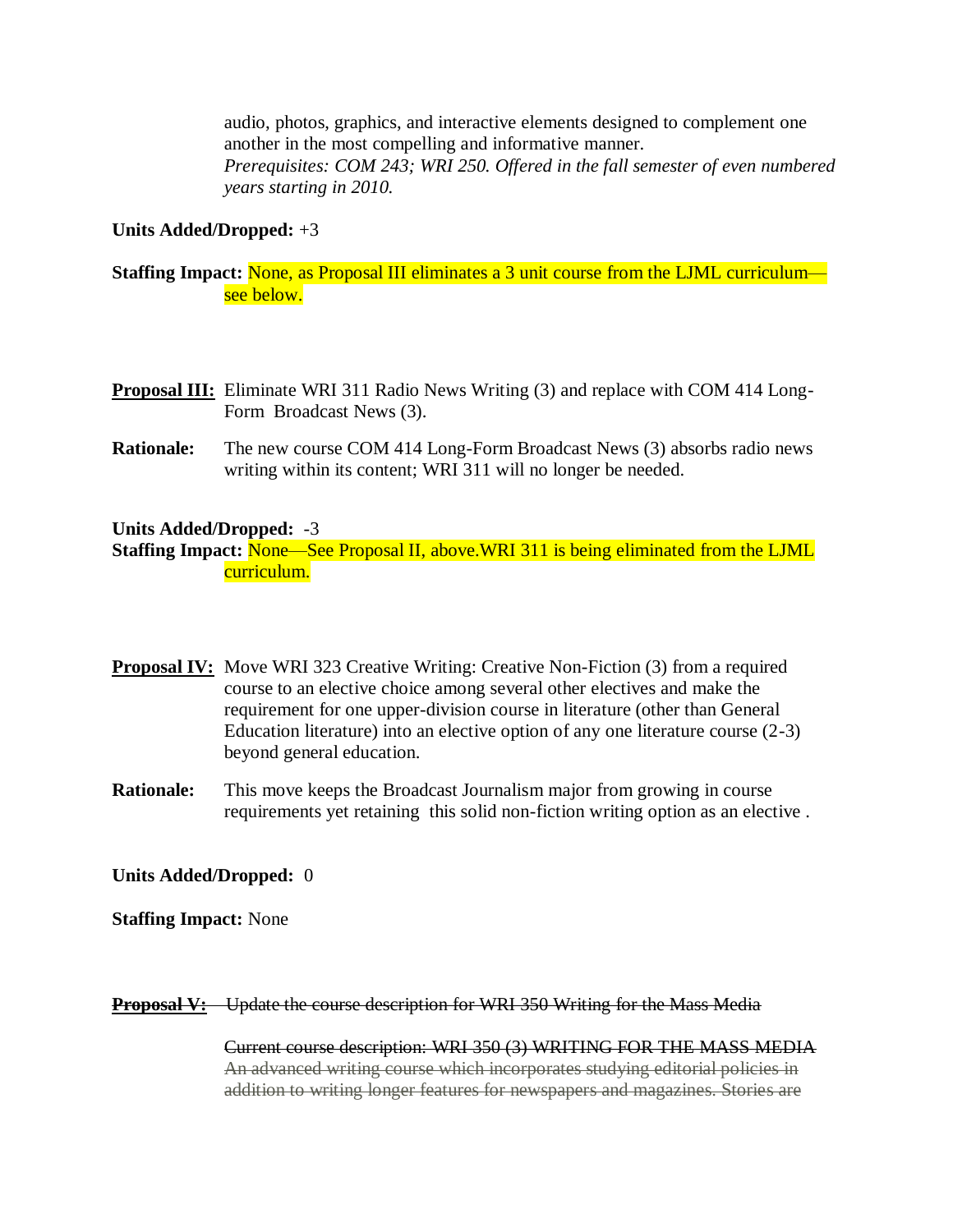submitted for publication. May be repeated up to a total of two units. *Prerequisite: Writing 250.*

Proposed course description: WRI 350 (3) WRITING FOR THE MASS MEDIA An advanced writing course which includes writing longer features for newspapers and magazines, as well as developing those stories for the Web. Print stories are submitted for publication. Class assignments also will address writing for radio and TV news. A multimedia component will allow students to learn the basics of new media and gain hands-on experience in publishing work to the Web. *Prerequisite: Writing 250.*

**Rationale:** The updated course description reflects the multimedia component of the course as it is most recently being taught.

### **Units Added/Dropped:** 0

### **Staffing Impact:** None

**Proposal VI:** Alter configuration of electives in the major so that students select two courses from a number of offerings rather than one each from two categories of offerings. They will be able to select two courses from the following: WRI310 Advanced Reporting (3); WRI 313 Electronic Journalism (3); WRI323 Creative Writing: Creative Non-Fiction (3); WRI 330 Photojournalism (3);WRI 350 Writing for the Mass Media (3); one literature course beyond general education (2-3).

### **Units Added/Dropped:** 0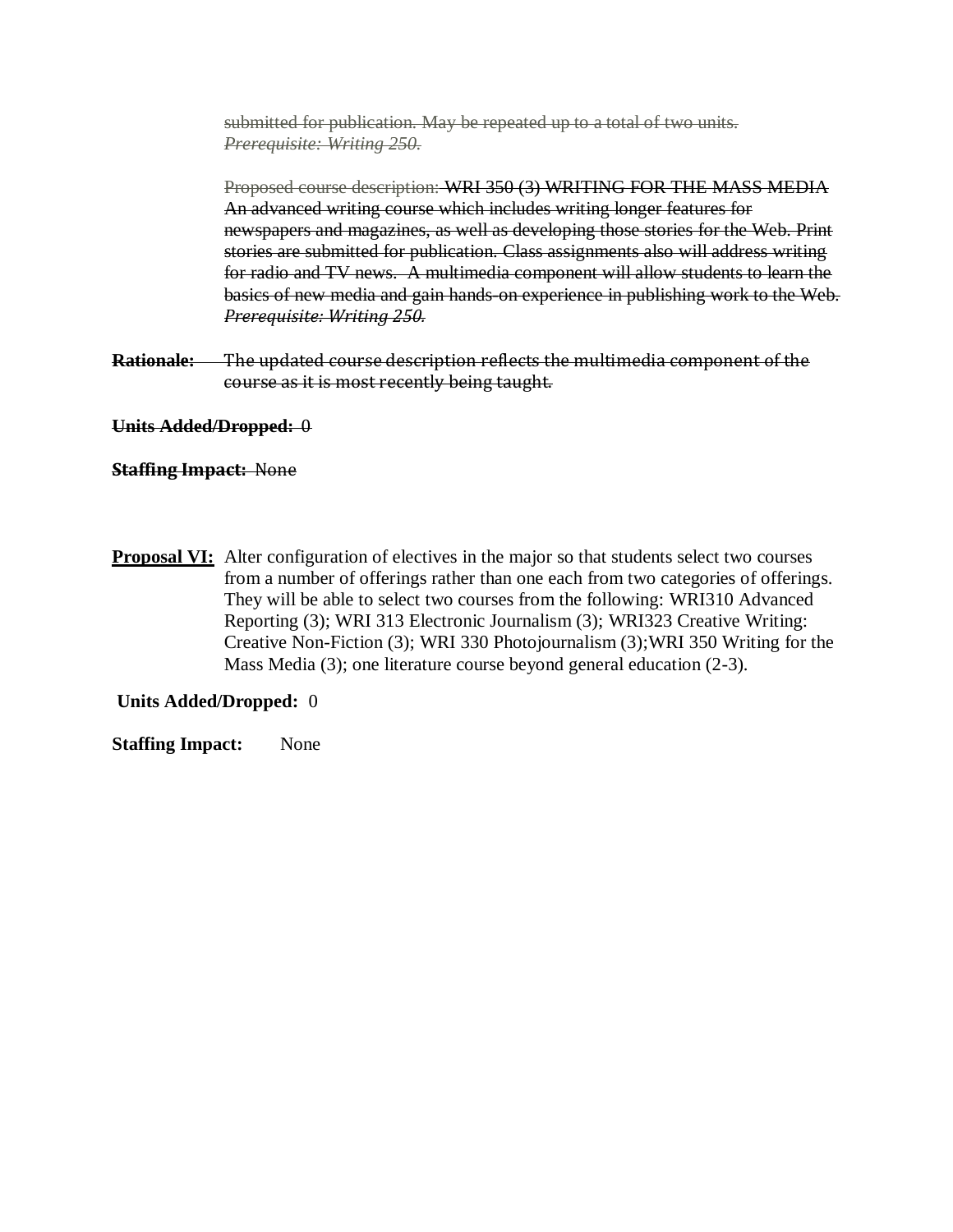#### **Broadcast Journalism Change Rationale**

#### *Support Service Impact:*

The changes in the major should have little significant impact on support services, chief of which is technology used for television field and studio production. Students in the Broadcast Journalism major currently share cameras and associated equipment with the Media Communication major. TV studio space and time is also shared with no problems. The addition of WRI 430 Multimedia Journalism means that students will be working with PLNU's creative services web designer so that projects can be designed for placement on the World Wide Web. This creative collaboration has already begun.

#### *Student Learning Outcomes Impact:*

At present, the Broadcast Journalism major has only one production class specifically devoted to television news (COM 445). Offering both field news production and studio news production courses will enable students to focus more specifically on each element of news content and therefore enhance their skills. Adding both a long-form news course and a multimedia journalism course will provide students with experience in news development that goes beyond simple story production. In addition to academic benefits, students will have a higher level of material for prospective internships and future employment.

#### *Department/School Mission Fit:*

According to its mission statement, PLNU seeks to engage and challenge its students. The changes proposed for the Broadcast Journalism help to facilitate advanced critical perspectives on the convergent news world.

### *Impact on Program Quality:*

Changes to the Broadcast Journalism major will enhance the quality of the program. The changes will add breadth to the course offerings, while corresponding to similar programs at major universities across the country and to the growing demands of the broadcasting and journalism industries for those who can communicate effectively across several media platforms.

#### *Impact on Department/School/University Enrollments:*

In the short term, there will be little change in enrollments overall. Most changes listed in the proposal are simply changes to existing classes. COM 414 Long-Form Broadcast News will be a required class, compared with the course it replaces (COM 311 Radio News Writing), so there should be a more consistent number of students each time it is offered (every other spring). The number of students in each course will likely remain relatively small (about a dozen), but this is necessary for individual attention with projects.

### *Impact on Department/School Staffing:*

PLNU's Broadcast Journal program is a joint effort between the Department of Literature, Journalism and Modern Languages, and the Department of Communication